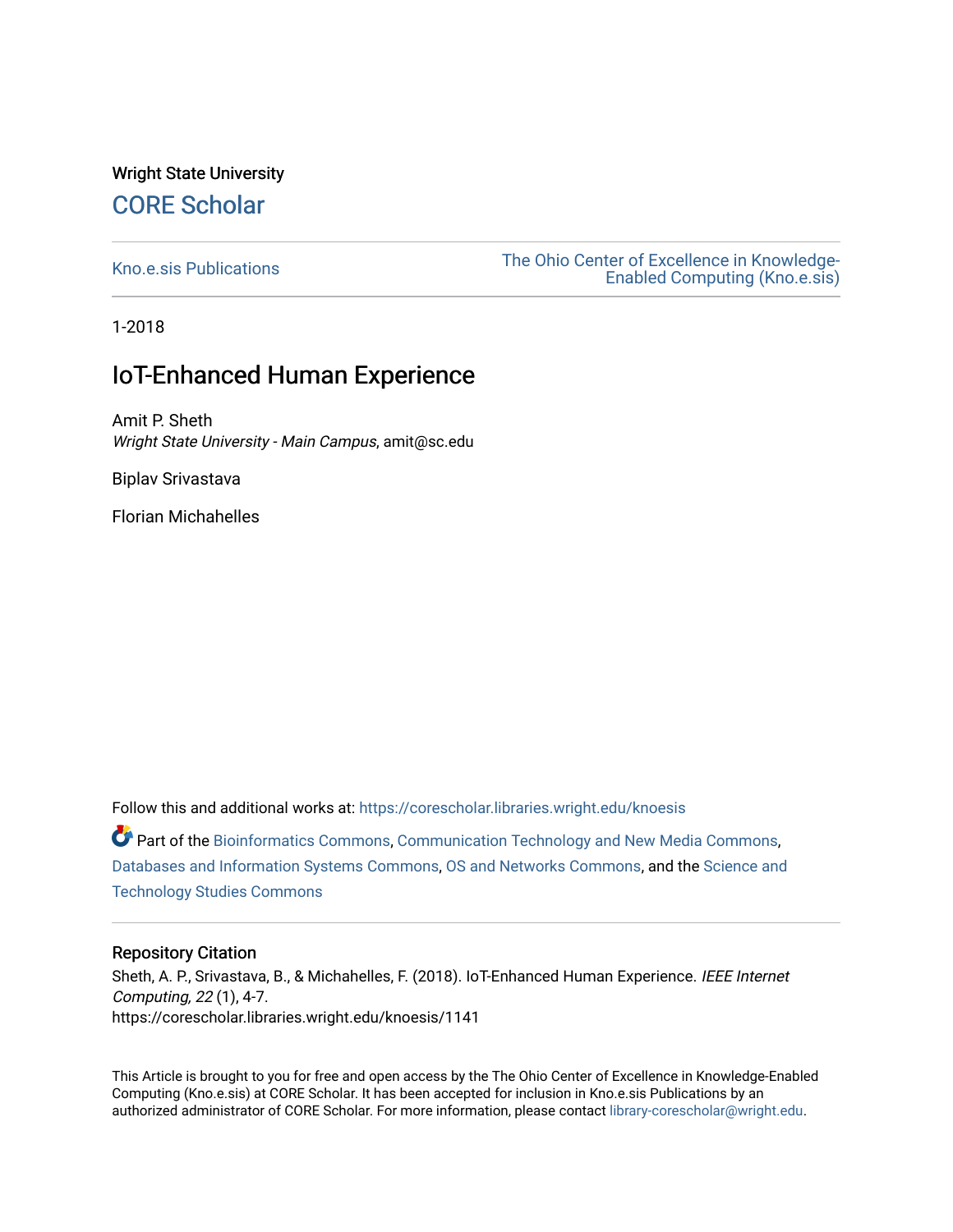# IoT-Enhanced Human Experience

**Amit Sheth**  Kno.e.sis-Wright State University

**Biplav Srivastava**  IBM TJ Watson Research **Center** 

**Florian Michahelles**  Siemens Corporate Research The two articles in this special section represent ongoing Internet of Things applications in the context of Europe trying to make solutions usable to people in daily times.

Modern societies are seeing an unprecedented surge in the number and range of devices deployed and used in day-today applications, including mobile phones, tablets, weara-

ble devices, and other connected sensing and actuation devices, collectively referred to as the Internet of Things (IoT). By one estimate, by 2020, 50 billion such devices are expected to be deployed. Such a massive number of IoT devices will be continuously or periodically making the data they generate available on the Internet. They represent an unprecedented opportunity to develop contextually intelligent applications with far-reaching societal implications. They can deliver fine-grained services in various areas such as health, fitness and wellbeing, manufacturing, transportation and logistics, disaster coordination, sustainability and the environment, and human development and social good. These intelligent applications and services, however, could also pose privacy, security, and trust issues and risk a person's safety.

Consider a couple, Alex and Bela, living together for a period, taking care of themselves and each other's health as they proceed in their life from their early 20s to 70s. When they got married in the 1960s, they were getting annual physicals done by a family physician whose findings and vital readings were shared with them as paper reports. They kept some and lost some (possibly due to shifting homes over time). As they turned over 50 in the 1990s, and reports of some medical tests became digital, they started accessing them online at the portal or over email. Collating all these reports (paper and digital) to get a full health picture (for themselves or their doctor) meant printing all the reports on paper. If they changed insurance providers or doctors, they had to reproduce the full status so that the new providers could make accurate decisions without requiring new, unnecessary, and costly testing. Moving into their 70s in the 2010s, they have health data from annual checks as well as more periodic monitoring devices like fitness trackers (per second) and blood pressure monitors (daily). It has become very hard for them to put all their information together to show a doctor or review themselves. They rely on an insurance provider or a doctor network to do it, but as a side effect, they are now locked into a specific health network that has their digital data. The personalized data generated under their watch, also called patient-generated health data (PGHD), don't make it into the clinical system automatically, and the busy clinician may not may have time to look at the data on the patient's device, and may rarely incorporate the information gleaned from that data into clinical records. Furthermore,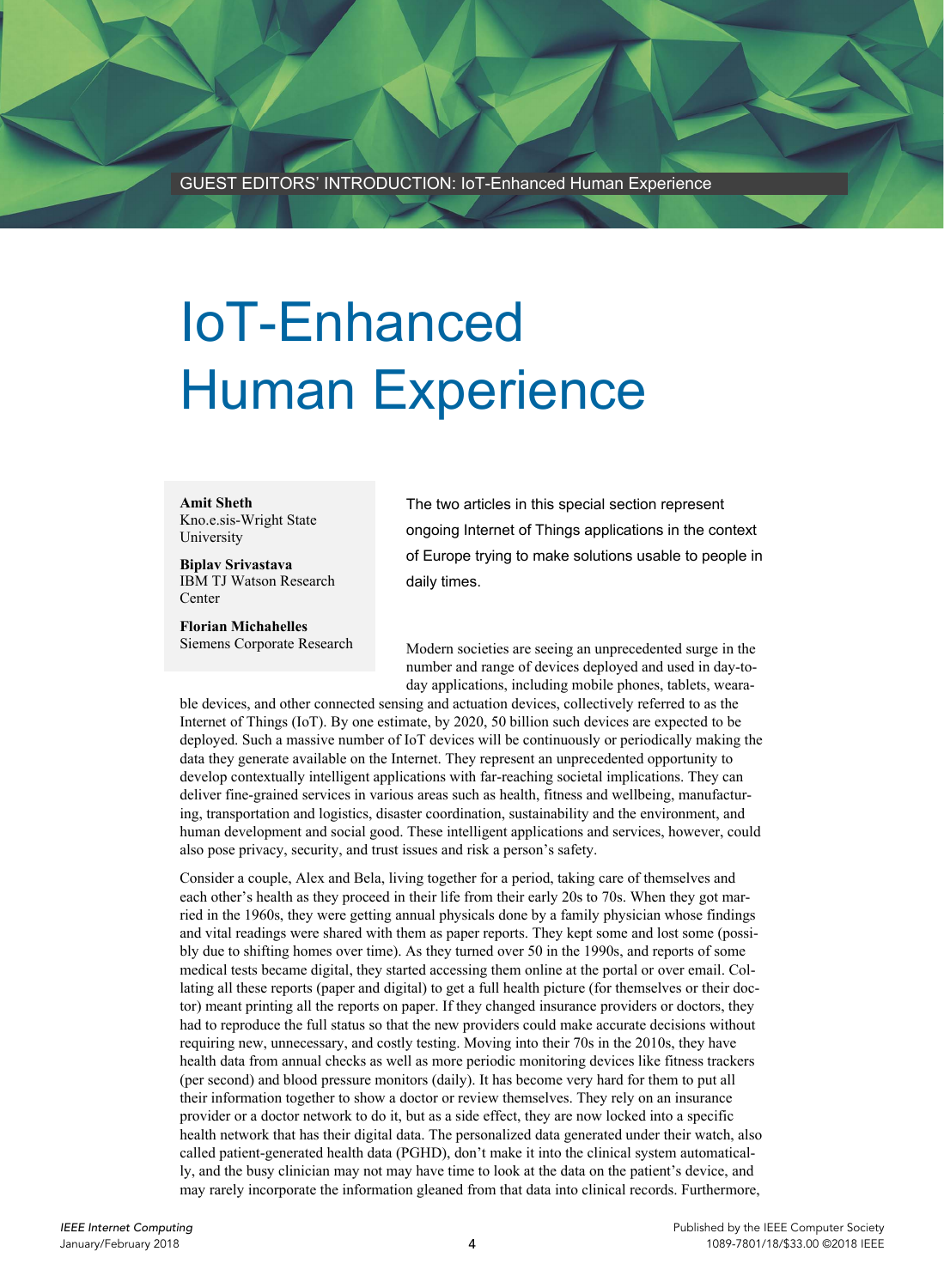if the healthcare provider suffers a security breach, Alex and Bela may lose all their health data except those that they have paper copies of.

But Alex and Bela do not live in isolation from their family and friends—they have a social circle of people who care for them but do not expect monetary benefits in response. A prime example of this is children who need access to their parent's health data so that, when called upon or on their own volition, they can interact with health providers on behalf of their parents. Most IT systems in healthcare involving doctors, insurance, and patient history do not allow social sharing of selective data based on the patient's care needs. This is one of the many care-giving challenges that people expect in an IoT-enhanced real world.

Alex and Bela also do not live in isolation from their environment, which affects their health. If they lived in Flint, Michigan and their water was polluted by the decisions of others,<sup>1</sup> all stakeholders in their health would need to understand what they could do reactively and proactively. Furthermore, weather data could help them tune their daily habits, given their health conditions and the water situation of their neighborhood. In the vision of *computing for human experience*, we also talk about broader interaction of a person and IoT-collected data relevant to a person's interests or activities, and use of online infrastructure of specialized services and experts that work in concert to improve human experience (e.g., the quality of life or personal or business decisions).2 Thus, the IoT has a major role to play to improve and transform our lives.

An IoT that captures primarily the data of the physical world (e.g., physiological data in the case of health-related activities or applications) is increasingly being complemented by online data and knowledge and data and experiences shared on social media to provide physical, cyber, and social big data that are relevant to improving human experience.<sup>3</sup> For example, an ongoing effort on managing asthma combines a patient's physiological-data-related feature (a peak flow meter for lung functioning or a Fitbit for activity levels), physical surrounding (indoor air quality, temperature, humidity, etc.), external environmental data (the air quality index and allergens in the environment, including pollens and mold), and structured information extracted from the physician's clinical notes for the patient. These multimodal data enable identification of personalized correlations (e.g., high ragweed leads to allergy and later chest tightening when not treated) for a patientThese data, combined with background medical knowledge (here, an asthma control protocol on how symptoms are related to asthma control levels and which medications are generally prescribed for a patient for a given asthma control level) and with information extracted from the patient's clinical records serving as a baseline (e.g., a doctor's guidance on which medication to take when certain symptoms present), allow a patient to continue the self-appraisal of his or her medical condition. These efforts will then evolve into more sophisticated healthcare solutions such as self-management (e.g., assisting the patient to better track a physician-specified care plan for the desired outcome), prevention, and disease progress predictions.

Solving the challenges of exploiting the IoT and related diverse data to enhance human experience will need existing and new techniques from many subdisciplines of computing to come together, apart from those in target domains. Just focusing on IoT data, the challenges include sensors for data acquisition, data storage and integration, insight generation via AI (machine learning, natural-language processing, the Semantic Web, and reasoning), security, networking, and energy management. Finally, issues related to the humanities also need attention: psychology, sociology, the user experience, and the ethics of AI-augmented decision making.

The collected data need to be analyzed for insights that will inform or drive actions affecting human activities (and hence human experience). This analysis should be comprehensible and reproducible by the involved users. For example, both the raw data and processed insights have to be secured and made traceable to gain the trust of humans. For any insights from machine learning that are generated, the techniques may be called to explain its outputs. Usage and acceptance of insights by humans will drive future waves of IoT devices and consumption of their contextual data. Ultimately, insights from machine learning will become meaningful only if we manage to combine machine precision with human creativity and domain knowledge. Thus, we have to find ways of codifying human knowledge and experience into machine-readable formats such that they become available for incorporation into machine learning.<sup>4</sup>

The IoT will impact human activities and experience, including but not limited to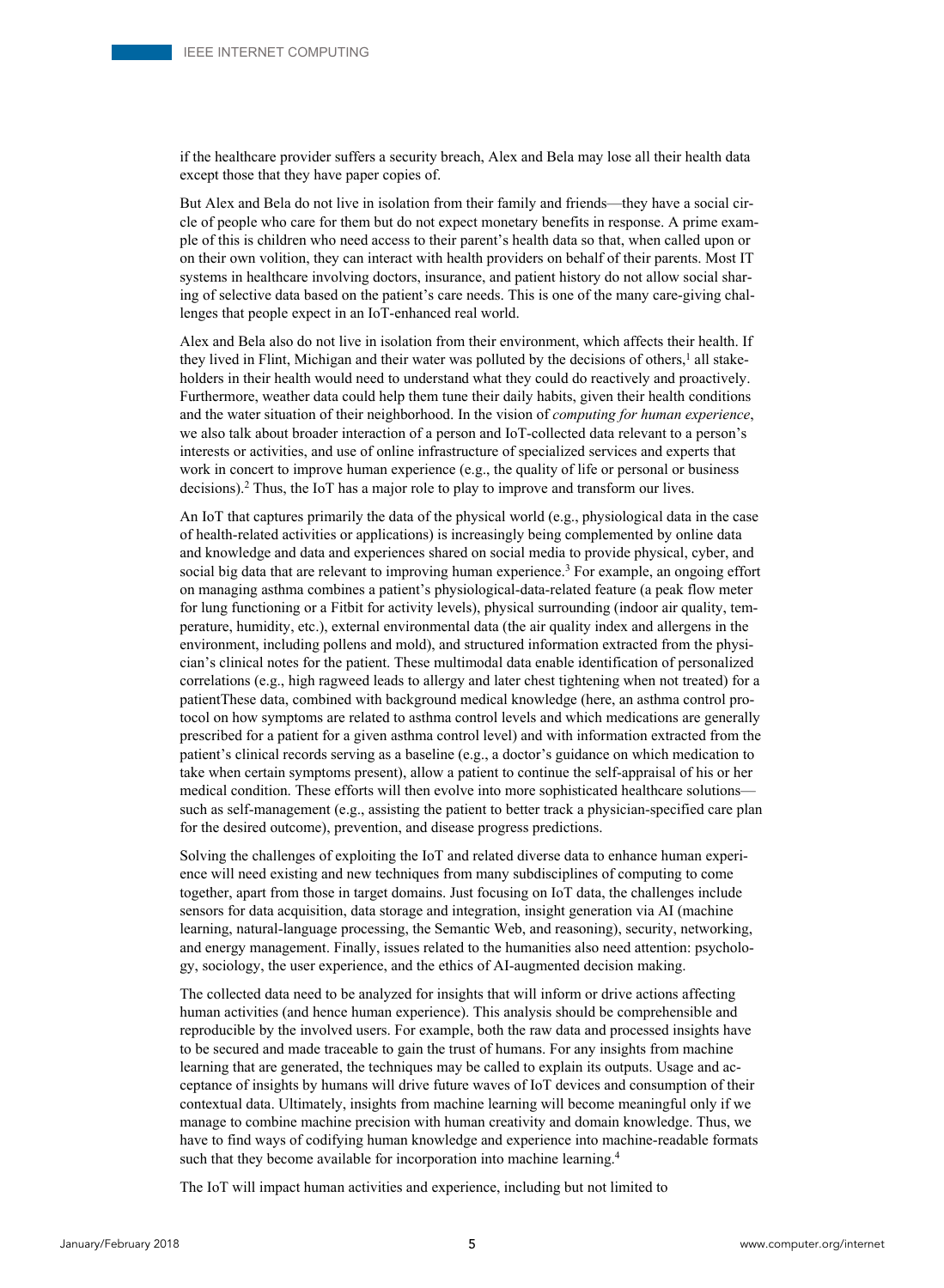- individual and community needs—personal and public health, entertainment, and quality-of-life improvement;
- enterprise needs—logistics, procurement, customer engagement and experience, human resources, connected manufacturing, incorporation of customer feedback into the product lifecycle, and products with embedded services such as predictive maintenance;
- smart or connected city and government (societal and environment) needs—energy, transportation, water, and citizen empowerment and engagement; and
- human, social, and economic development needs—including crisis response and coordination, improved living standards, and improved utilization of community and natural resources.

The two articles in this special section relate to two of the most important domains or application areas: energy and healthcare. The article "IoT-Enhanced User Experience for Smart Water and Energy Management" reports on the authors' experience at developing and deploying IoTenabled solutions and engaging people based on outcomes. Specifically, the developed systems relate to water and energy management in different types of buildings: airports, homes, offices, schools, and universities. The authors discuss system capabilities that they found enhances user experience and awareness. The second article, "Internet of Things for Dementia Care," reports on a project in the UK on the role of the IoT for managing dementia patients. Reporting on a regulated domain impacting people directly, the article discusses the architectural decisions taken to address issues like data governance, data integration, security, and usability.

### **CONCLUSION**

The two articles represent ongoing IoT applications in the context of Europe trying to make solutions usable to people in daily times. We hope they give impetus to more such efforts around the world.

### REFERENCES

- K. Pieper, M. Tang, and M. Edwards, "Flint water crisis caused by interrupted corrosion control: Investigating 'ground zero' home," *Environ. Sci. Technol.*, vol. 51, no. 4, 2017, pp. 2007–2014.
- 2. A. Sheth, "Computing for Human Experience: Semantics-Empowered Sensors, Services, and Social Computing on the Ubiquitous Web," *IEEE Internet Computing*, vol. 14, no. 1, 2010, pp. 88–91.
- 3. A. Sheth, P. Anantharam, and C. Henson, "Physical-Cyber-Social Computing: An Early 21st Century Approach," *IEEE Intelligent Systems*, vol. 28, no. 1, 2013, pp. 79– 82.
- 4. S. Mayer et al., "An open semantic framework for the industrial Internet of Things," *IEEE Intelligent Systems*, vol. 32, no. 1, 2017, pp. 96–101.

## ABOUT THE AUTHORS

**Amit Sheth** is the LexisNexis Ohio Eminent Scholar and the executive director of Kno.e.sis at Wright State University. His research interests include knowledge-enabled computing and computing for human experience; physical-cyber-social big data; semantic-cignitiveperceptual computing; and augmented personalized health. Sheth received a PhD in computer and information science from Ohio State University. He's an IEEE Fellow and an AAAI Fellow. Contact him at amit@knoesis.org.

**Biplav Srivastava** is a Research Staff Member and Master Inventor at the IBM TJ Watson Research Center and an ACM Distinguished Scientist and Distinguished Speaker. He has wide research interests in Artificial Intelligence, Services Computing and Sustainability, but a common theme of enabling people to make rational decisions despite real world com